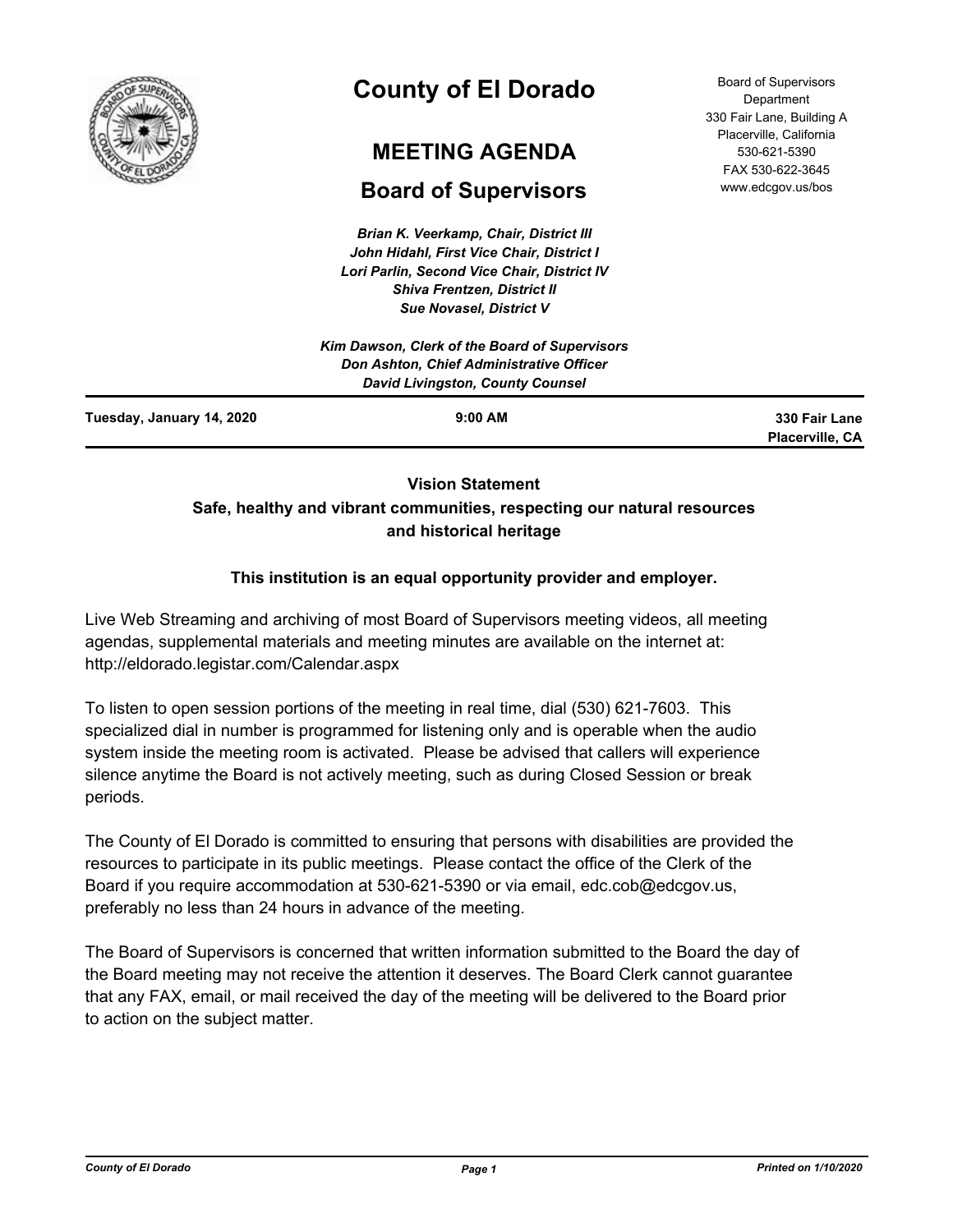The Board meets simultaneously as the Board of Supervisors and the Board of Directors of the Air Quality Management District, In-Home Supportive Services, Public Housing Authority, Redevelopment Agency and other Special Districts.

For Purposes of the Brown Act § 54954.2 (a), the numbered items on this Agenda give a brief description of each item of business to be transacted or discussed. Recommendations of the staff, as shown, do not prevent the Board from taking other action.

Materials related to an item on this Agenda submitted to the Board of Supervisors after distribution of the agenda packet are available for inspection during normal business hours in the public viewing packet located in Building A, 330 Fair Lane, Placerville or in the Board Clerk's Office located at the same address. Such documents are also available on the Board of Supervisors' Meeting Agenda webpage subject to staff's ability to post the documents before the meeting.

## **PROTOCOLS FOR PUBLIC COMMENT**

Public comment will be received at designated periods as called by the Board Chair.

Except with the consent of the Board, individuals shall be allowed to speak to an item only once.

On December 5, 2017, the Board adopted the following protocol relative to public comment periods. The Board adopted minor revisions to the protocol on February 26, 2019, incorporated herein:

Time for public input will be provided at every Board of Supervisors meeting. Individuals will have three minutes to address the Board. Individuals authorized by organizations will have three minutes to present organizational positions and perspectives and may request additional time, up to five minutes. At the discretion of the Board, time to speak by any individual may be extended.

Public comment on certain agenda items designated and approved by the Board may be treated differently with specific time limits per speaker or a limit on the total amount of time designated for public comment. It is the intent of the Board that quasi-judicial matters have additional flexibility depending upon the nature of the issue. It is the practice of the Board to allocate 20 minutes for public comment during Open Forum and for each agenda item to be discussed. (Note: Unless designated on the agenda, there is no Open Forum period during Special Meetings.)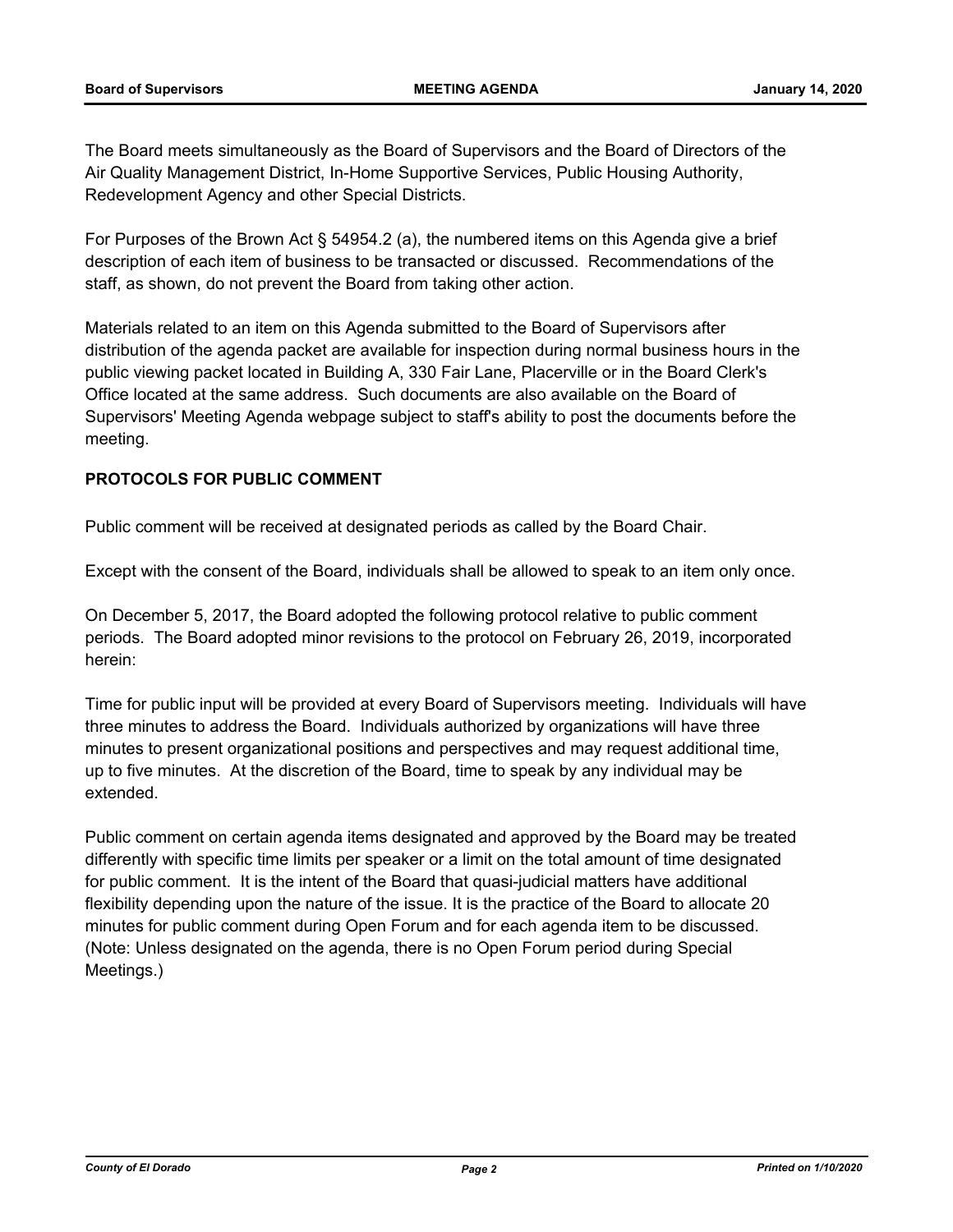Individual Board members may ask clarifying questions but will not engage in substantive dialogue with persons providing input to the Board.

If a person providing input to the Board creates a disruption by refusing to follow Board guidelines, the Chair of the Board may take the following actions:

Step 1. Request the person adhere to Board guidelines. If the person refuses, the Chair may turn off the speaker's microphone.

Step 2. If the disruption continues, the Chair may order a recess of the Board meeting.

Step 3. If the disruption continues, the Chair may order the removal of the person from the Board meeting.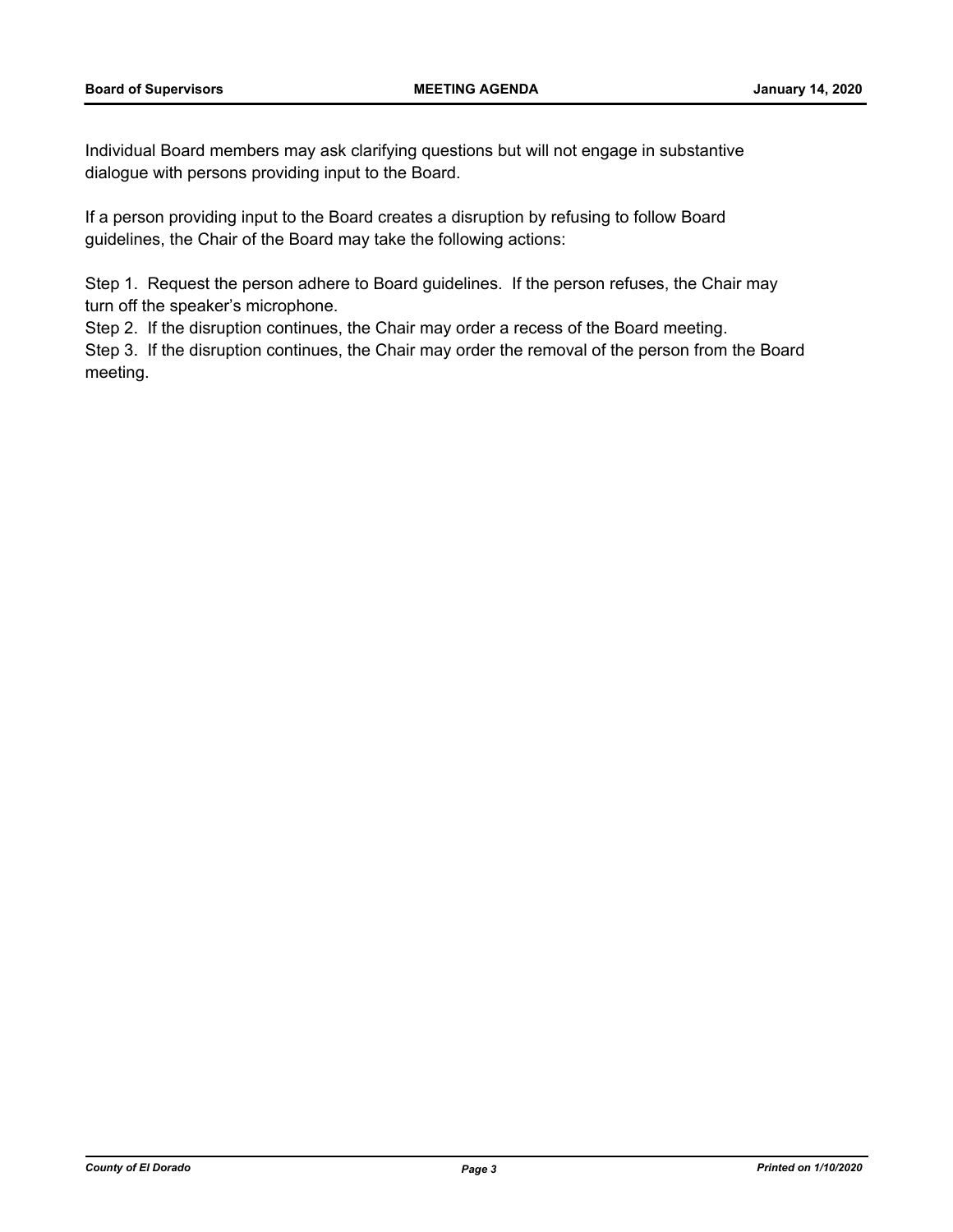## **9:00 A.M. - CALL TO ORDER**

#### **INVOCATION AND PLEDGE OF ALLEGIANCE TO THE FLAG**

#### **ADOPTION OF THE AGENDA AND APPROVAL OF CONSENT CALENDAR**

The Board may make any necessary additions, deletions or corrections to the agenda including moving items to or from the Consent Calendar and adopt the agenda and the Consent Calendar with one single vote. A Board member may request an item be removed from the Consent Calendar for discussion and separate Board action. At the appropriate time as called by the Board Chair, members of the public may make a comment on matters on the Consent Calendar prior to Board action.

#### **OPEN FORUM**

Open Forum is an opportunity for members of the public to address the Board of Supervisors on subject matter that is not on their meeting agenda and within their jurisdiction. Public comments during Open Forum are limited to three minutes per person. Individuals authorized by organizations will have three minutes to present organizational positions and perspectives and may request additional time, up to five minutes. The total amount of time reserved for Open Forum is 20 Minutes.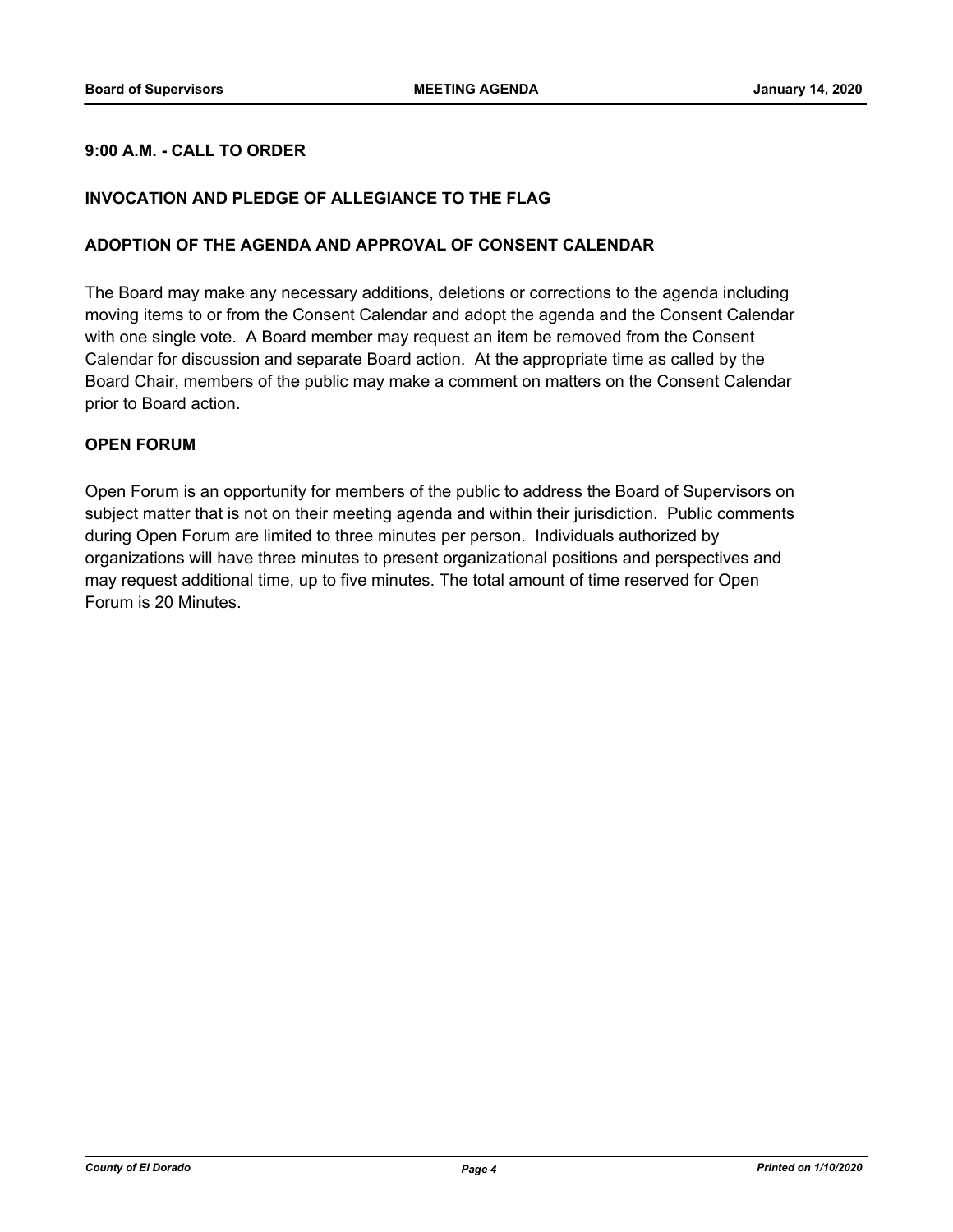#### **CONSENT CALENDAR**

**1.** [20-0036](http://eldorado.legistar.com/gateway.aspx?m=l&id=/matter.aspx?key=27240) Clerk of the Board recommending the Board approve the Minutes from the regular meeting of January 7, 2020.

#### **GENERAL GOVERNMENT - CONSENT ITEMS**

**2.** [19-1874](http://eldorado.legistar.com/gateway.aspx?m=l&id=/matter.aspx?key=27198) Agriculture Department recommending the Board approve and authorize the Chief Administrative Office to sign the annual amendment to the Interlocal Agreement (Attachment C) to increase the University of California Cooperative Extension contribution (Agreement 2941) for Fiscal Years 2019-20 and 2020-21 in the amount of \$22,543 more per year for a total amount remaining on contract of \$551,070 per the Board's recommendation on November 19, 2019 (Legistar item # 19-1601) with no changes to the term.

#### **FUNDING:** General Fund.

**3.** [19-1745](http://eldorado.legistar.com/gateway.aspx?m=l&id=/matter.aspx?key=27069) Chief Administrative Office recommending the Board adopt and authorize the Chair to sign Resolution **227-2019**, joining the California Enterprise Development Authority (CEDA) as an Associate Member, authorizing the County to join the Figtree Property Assessed Clean Energy program, and authorizing CEDA, through Dividend Finance, LLC, to offer their program and to conduct contractual assessment proceedings and levy contractual assessments within the County and authorizing related actions, for both residential and commercial projects.

#### **FUNDING:** N/A

**4.** [19-1705](http://eldorado.legistar.com/gateway.aspx?m=l&id=/matter.aspx?key=27029) Chief Administrative Office, Administration and Finance Division and Department of Transportation, recommending the Board receive and file the Annual Report of Special Taxes for County Service Areas 3 and 9 Zones of Benefit for Fiscal Year 2018/2019, pursuant to Section 50075.3 of California Government Code.

> **FUNDING:** County Service Area 3 and 9 Zones of Benefit Special Taxes provide full funding for preparation and filing of this Annual Report.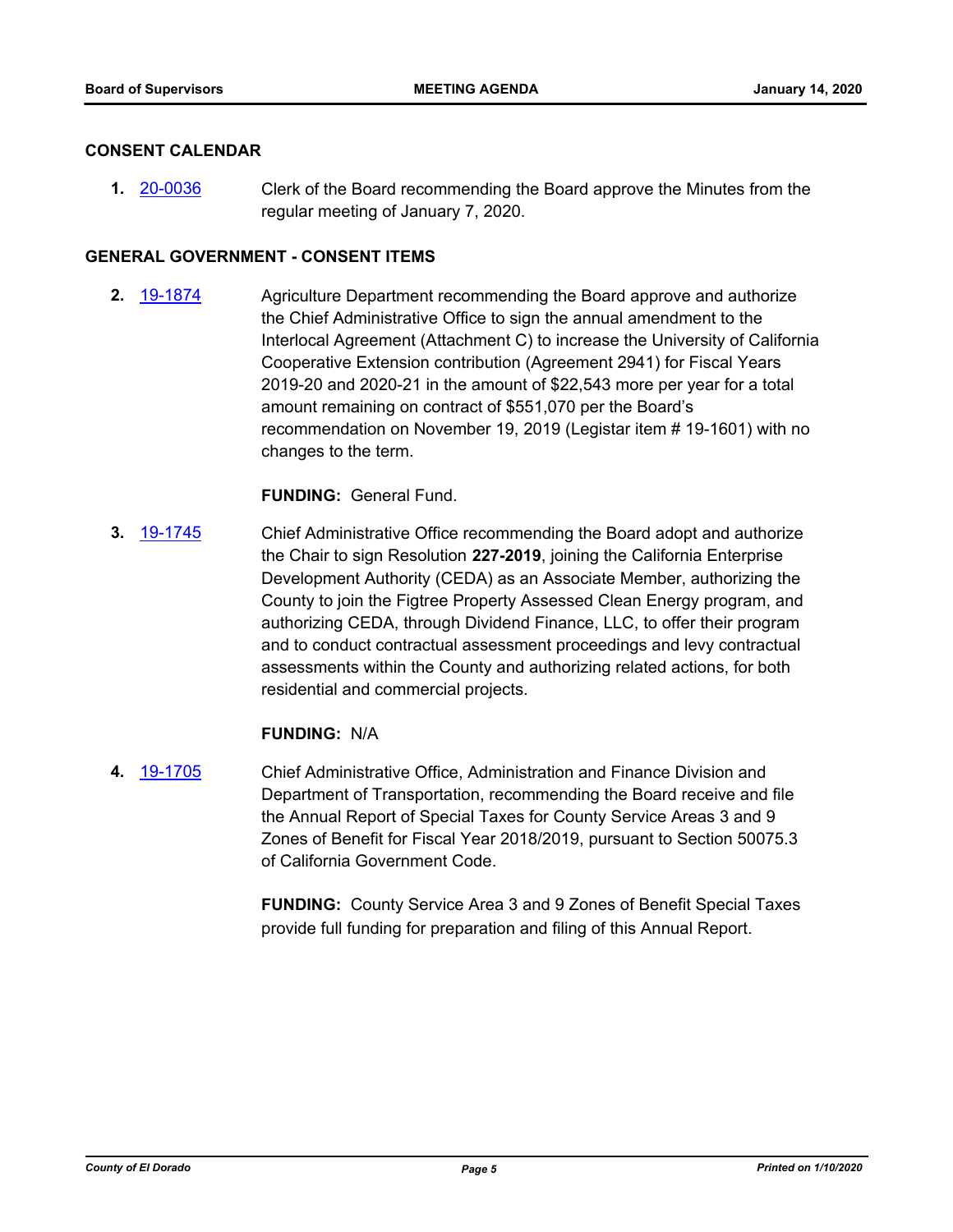**5.** [19-1470](http://eldorado.legistar.com/gateway.aspx?m=l&id=/matter.aspx?key=26791) Chief Administrative Office, Facilities Division, recommending the Board consider the following: 1) Approve and authorize the Chair to sign the Notice of Acceptance with Clark & Sullivan Construction and Broward Builders, Inc. a Joint Venture, Contract 284-C1899, for the Public Safety Facility Project; and 2) Approve and authorize the Facilities Division to release the Payment and Performance Bonds to the Surety after the one-year guarantee period.

**FUNDING:** United States Department of Agriculture Loan.

**6.** [19-1847](http://eldorado.legistar.com/gateway.aspx?m=l&id=/matter.aspx?key=27171) Chief Administrative Office, Procurement and Contracts Division, recommending the Board: 1) Waive formal bid requirements in accordance with Purchasing Ordinance 3.12.160, Exemptions from competitive process, Section D; 2) Authorize the Purchasing Agent to utilize the Sacramento Area Council of Governments (SACOG) Regional Public Agency Fuel & Lubricants

> Request for Proposals (RFP) 2018-0029 and Contract No. 1920029 for the provision of commercial cardlock fueling services; 3) Authorize the Purchasing Agent to sign Agreement 4404 with Hunt and

Sons, Inc. in an amount not to exceed \$3,000,000, effective January 24, 2020 through January 23, 2023; and

4) Authorize the Purchasing Agent to execute Amendments that do not affect the term or total not to exceed amount of the Agreement.

**FUNDING:** General and Non-General Fund.

**7.** [20-0020](http://eldorado.legistar.com/gateway.aspx?m=l&id=/matter.aspx?key=27224) Chief Administrative Office, Procurement and Contracts Division, recommending the Board approve and authorize the Purchasing Agent to sign the First Amendment to Agreement for Services 3683 with Hunt and Sons, Inc. increasing the maximum compensation by \$200,000 for a total not-to-exceed amount of \$1,200,000 for the provision of commercial cardlock fueling services with no change to the term.

**FUNDING:** General and Non-General Fund.

**8.** [20-0015](http://eldorado.legistar.com/gateway.aspx?m=l&id=/matter.aspx?key=27219) Chief Administrative Office recommending the Board receive and file special tax reports for County Service Area 3 and County Service Area 7, specific to the County of El Dorado ambulance services for Fiscal Year 2018-2019.

**FUNDING:** N/A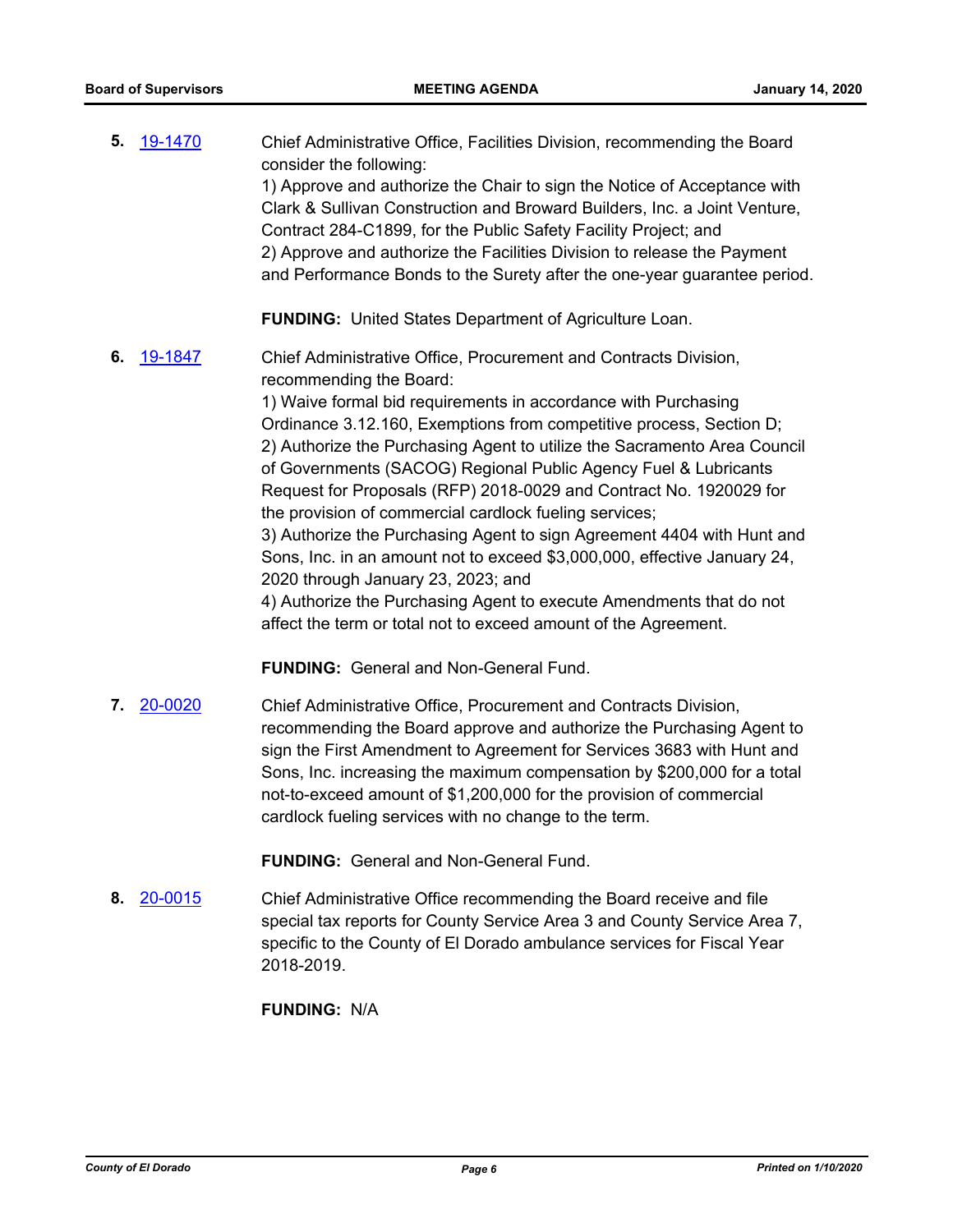**9.** [19-1855](http://eldorado.legistar.com/gateway.aspx?m=l&id=/matter.aspx?key=27179) Human Resources Department recommending the Board approve retroactive agreement (Fenix 4485) with Kenneth Cater for the term November 26, 2019 through December 25, 2019 in the amount of \$300 for layoff arbitration panel services.

**FUNDING:** General Fund.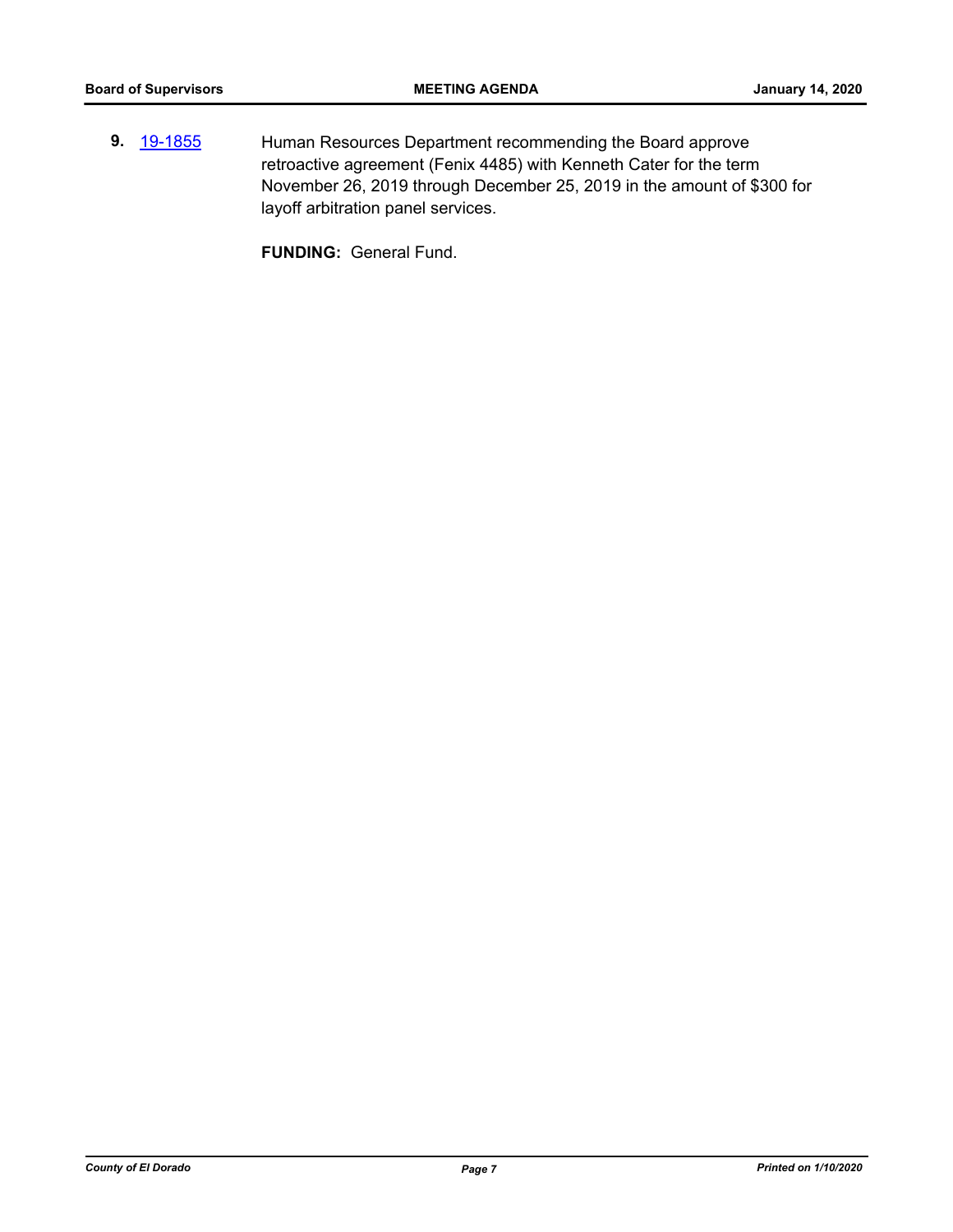#### **HEALTH AND HUMAN SERVICES - CONSENT ITEMS**

**10.** [19-1531](http://eldorado.legistar.com/gateway.aspx?m=l&id=/matter.aspx?key=26853) Health and Human Services Agency recommending the Board: 1) Make findings in accordance with County Ordinance 3.13.030 that it is more economical and feasible to contract with Green Valley Mortuary, Ltd, for services provided under Agreement for Services 4451 because the County has neither the staff nor facilities to perform said services; 2) Approve and authorize the Chair to sign Agreement for Services 4451 with Green Valley Mortuary, Ltd, for the provision of mortuary services for indigent persons, with the maximum obligation of \$200,000 for the term of three (3) years that begins February 1, 2020 through December 31, 2023; 3) Approve and authorize that upon execution of Agreement for Services 4451, the existing Agreement for Service 824 (432-S1710) shall terminate effective January 31, 2020; and 4) Authorize the Purchasing Agent to execute further documents relating to Agreement for Service 4451, including amendments that do not increase the maximum dollar amount or term of the Agreement, and contingent upon approval by County Counsel and Risk Management. **FUNDING:** A portion of birth and death certificate fees (approximately 6%) and General Fund (approximately 94%). **11.** [19-1461](http://eldorado.legistar.com/gateway.aspx?m=l&id=/matter.aspx?key=26782) Health and Human Services Agency recommending the Board: 1) Award RFP 20-918-029 to Sierra Child and Family Services, for the provision of Dialectical Behavior Therapy and First Episode Psychosis Services, on the County's West Slope; 2) Approve and authorize the Chair to sign Agreement for Services 4342 with Sierra Child and Family Services, Inc., for the provision of school and community- based therapy to eligible youth in the amount of \$181,072, for the term upon execution through June, 30 2020; 3) Make findings in accordance with County Ordinance 3.13.030 that it is more economical and feasible to contract with Sierra Child and Family Services, Inc., for services provided under this Agreement 4342 because the County does not have the necessary staff or facilities to perform the services; and 4) Authorize the Purchasing Agent, or designee, to execute further documents relating to Agreement for Services 4342, including amendments which do not increase the maximum dollar amount or term of the Agreement, and contingent upon approval by County Counsel and Risk Management. **FUNDING:** 100% Federal Funding: Fiscal Year 2019-2020 Mental Health Services Block Grant.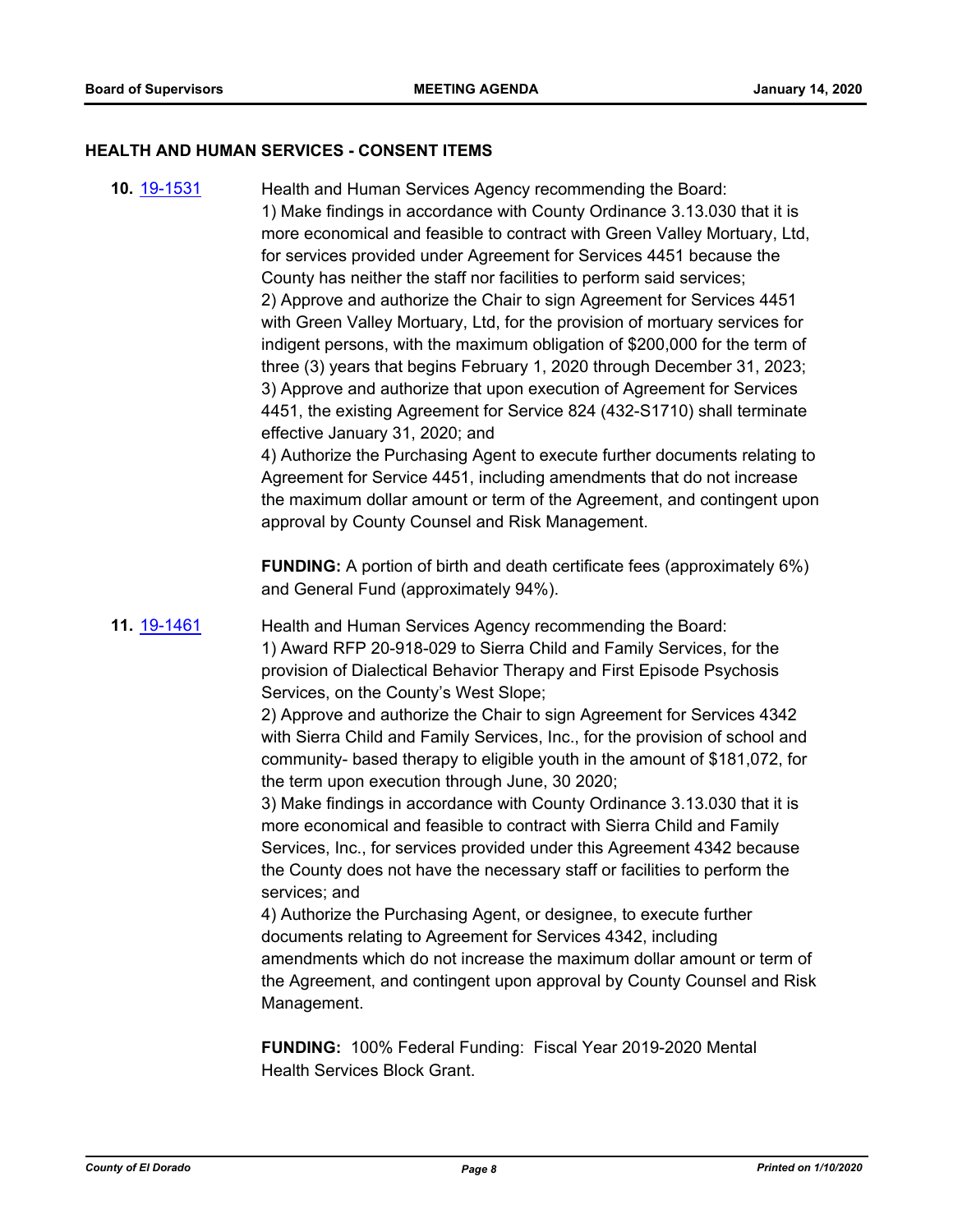**12.** [19-1777](http://eldorado.legistar.com/gateway.aspx?m=l&id=/matter.aspx?key=27101) Health and Human Services Agency recommending the Board: 1) Approve and authorize the Chair to sign the First Amendment to Agreement for Services 4106 with the Center for Common Concerns, dba HomeBase, for the provision of consulting services regarding strategic and practical technical assistance to the El Dorado Opportunity Knocks Continuum of Care, effective upon execution, with an increase of \$75,000, for a maximum compensation of \$127,000 and extending the term by three months, through December 31, 2020; and 2) Authorize the Purchasing Agent, or designee, to execute further documents relating to Agreement for Services 4106, including amendments which do not increase the maximum dollar amount or term of the Agreement, and contingent upon approval by County Counsel and Risk Management.

> **FUNDING:** The increase consists entirely (100%) of State funding from the California Department of Housing and Community Development, No Place Like Home Program, Technical Assistance Grant.

**13.** [19-1830](http://eldorado.legistar.com/gateway.aspx?m=l&id=/matter.aspx?key=27154) Health and Human Services Agency recommending the Board: 1) Make findings in accordance with County Ordinance 3.13.030 that it is more economical and feasible to contract with On My Own Independent Living Services for services provided under Agreement 2653 because the County has neither the staff nor facilities to perform said services and the contractor will provide equipment, materials, facilities, administration and/or support services related to providing work that may not be feasibly provided by the County;

2) Approve and authorize the Chair to sign Amendment I to Agreement for Services 2653 with On My Own Independent Living Services for the provision of one-to-one skill building training and parenting programs for adults with developmental disabilities, effective upon execution, extending the term one year for a total term from June 14, 2018 through May 31, 2022, and increasing the maximum obligation by \$54,225 for a new maximum contractual obligation of \$120,000; and

3) Authorize the Purchasing Agent, or designee, to execute further documents relating to Agreement for Services 2653, including amendments which do not increase the maximum dollar amount or term of the Agreement, and contingent upon approval by County Counsel and Risk Management.

**FUNDING:** Federal, State, & 2011 Realignment.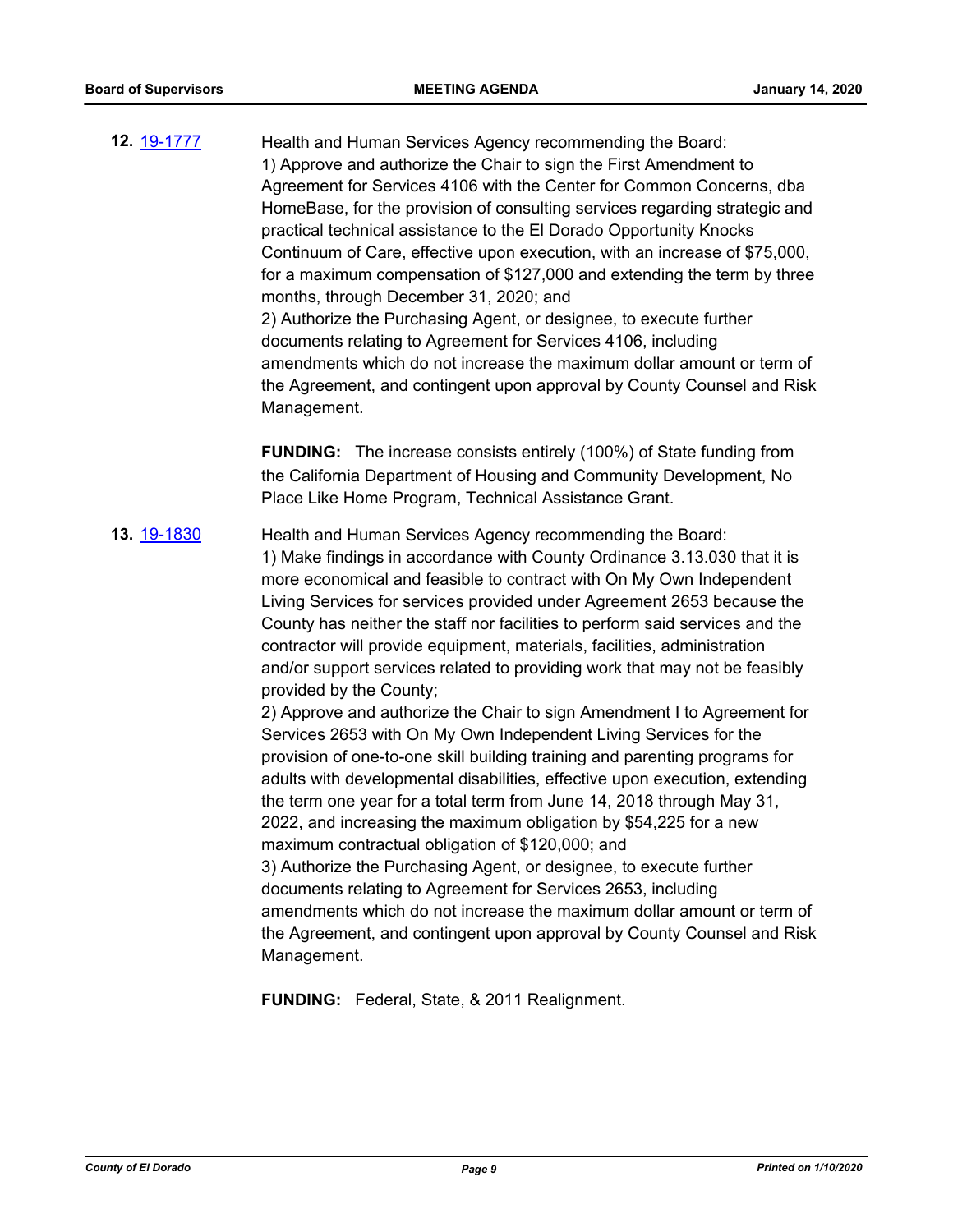#### **LAND USE AND DEVELOPMENT - CONSENT ITEMS**

**14.** [19-1762](http://eldorado.legistar.com/gateway.aspx?m=l&id=/matter.aspx?key=27086) Environmental Management Department recommending the Board consider the following: 1) Accept payment program award in the amount of \$53,866 through the State of California, Department of Resources Recycling and Recovery, Used Oil Payment Program, Cycle 10, Fiscal Year 2019-20, for the term of July 1, 2019 through June 30, 2021; and 2) Delegate authority to the Environmental Management Department Director, or designee, to execute all payment program related documents, including but not limited to, requests for payments, reports, and all associated documents necessary to secure the payment program funds and implement the program. **FUNDING:** Non-General Fund / State of California, Department of Resources Recycling and Recovery, Used Oil Payment Program, Cycle 10, Fiscal Year 2019-20 funds. **15.** [19-1625](http://eldorado.legistar.com/gateway.aspx?m=l&id=/matter.aspx?key=26949) Planning and Building Department, Economic Development Division, recommending the Board: 1) Approve and authorize the Chief Administrative Officer (CAO) to sign the Greater Sacramento Economic Council (GSEC) Regional Cooperation Policy, a policy between GSEC and the Economic Development Directors Taskforce; and 2) Authorize the CAO to sign future annual GSEC Regional Cooperation Policy documents upon the Board's approval of future funding agreements with GSEC.

**FUNDING:** N/A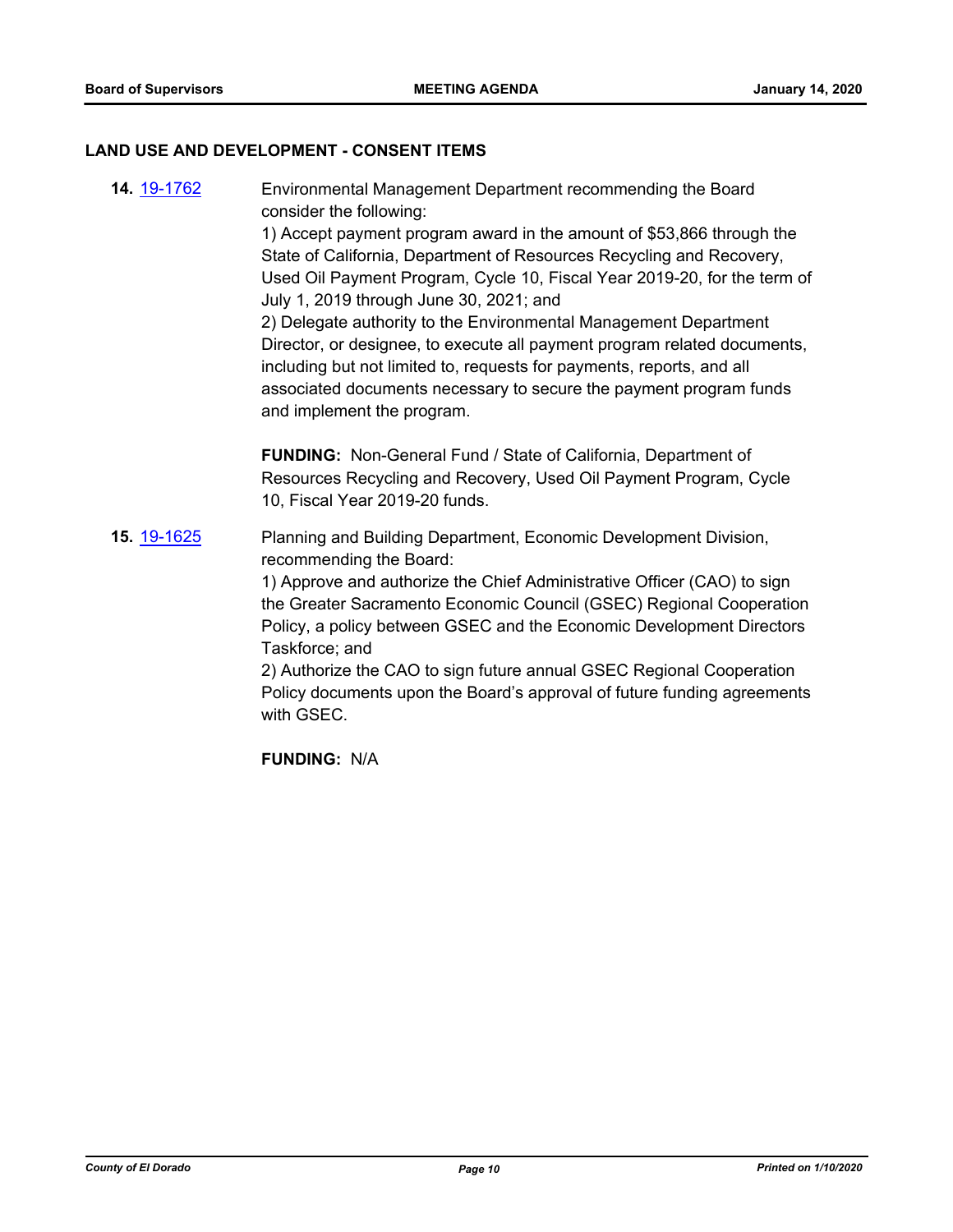**16.** [19-1634](http://eldorado.legistar.com/gateway.aspx?m=l&id=/matter.aspx?key=26958) Planning and Building Department, Long Range Planning, Housing, Community and Economic Development Program, recommending the Board:

> 1) Adopt and authorize the Chair to sign Resolution **004-2020** approving a loan approval transfer from CoreCare Foundation to SNO Foundation Trust, a private not-for-profit 501(c)(3) Private Foundation with funding from the Affordable Housing Trust Fund Revolving Predevelopment Loan Program to be used for predevelopment expenses associated with the Diamond Springs Village Apartments, an 81-unit affordable rental housing development in Diamond Springs; and

> 2) Authorize the Director of Planning and Building, or designee, to sign the Loan Agreement, Promissory Note, Deed of Trust, and any related documents on behalf of the County that do not increase the maximum dollar amount or term of the Agreement, contingent upon approval by County Counsel and Risk Management.

> **FUNDING:** Affordable Housing Trust Fund Revolving Predevelopment Loan Program within the Housing, Community and Economic Development Program Funds. (100% - Local)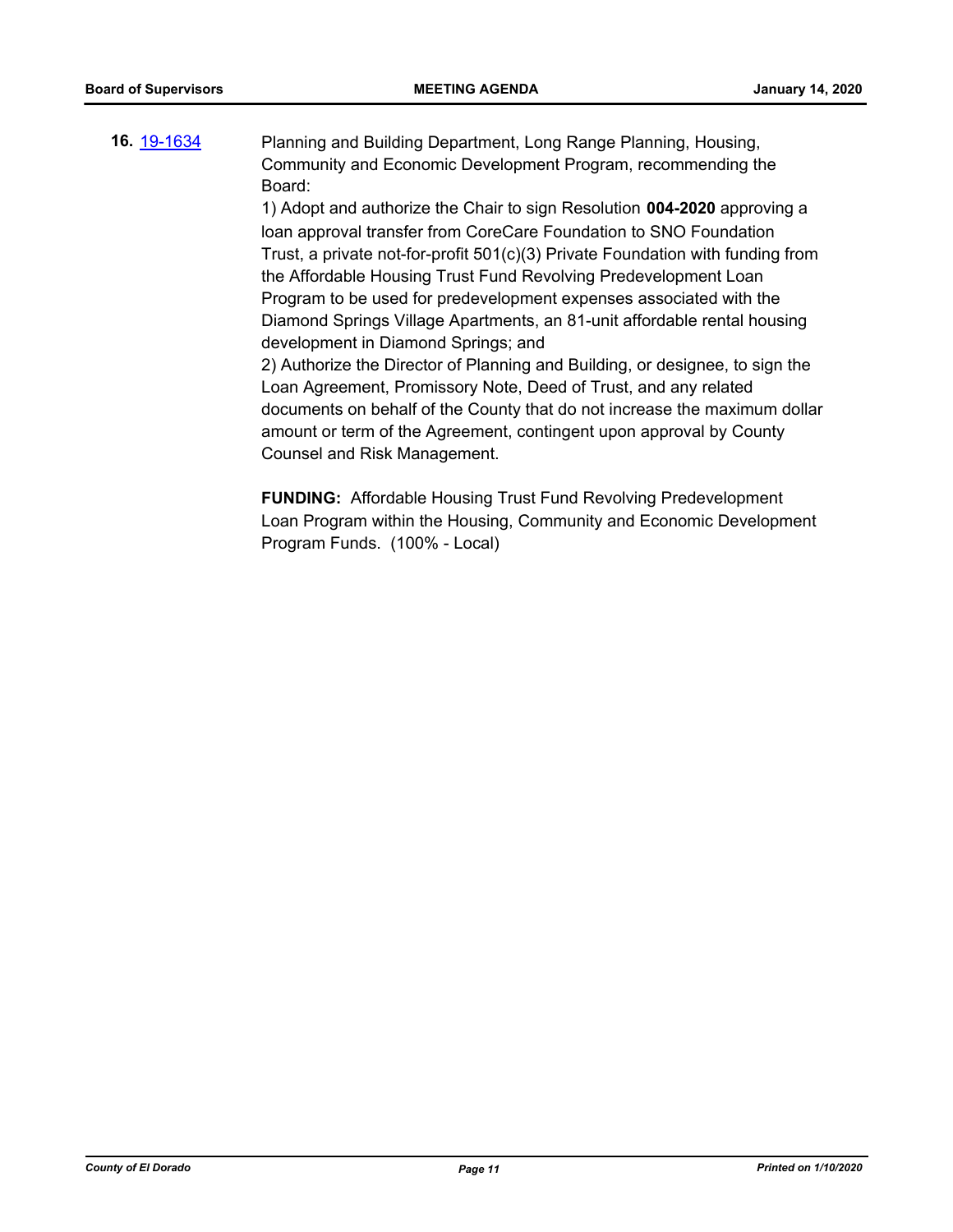#### **LAW AND JUSTICE - CONSENT ITEMS**

**17. [20-0017](http://eldorado.legistar.com/gateway.aspx?m=l&id=/matter.aspx?key=27221)** Probation Department (Probation) recommending the Board: 1) Approve the addition of law enforcement specific equipment to Probation's Fixed Asset Listing for two (2) vehicles; and 2) Approve and authorize the Chair to sign a budget transfer from Probation's Fiscal Year 2019-20 approved Professional Services budget in the amount of \$23,354.31 to Probation's Fixed Asset/Equipment budget.

**FUNDING:** Approved Fiscal Year 2019-20 Budget.

## **END CONSENT CALENDAR**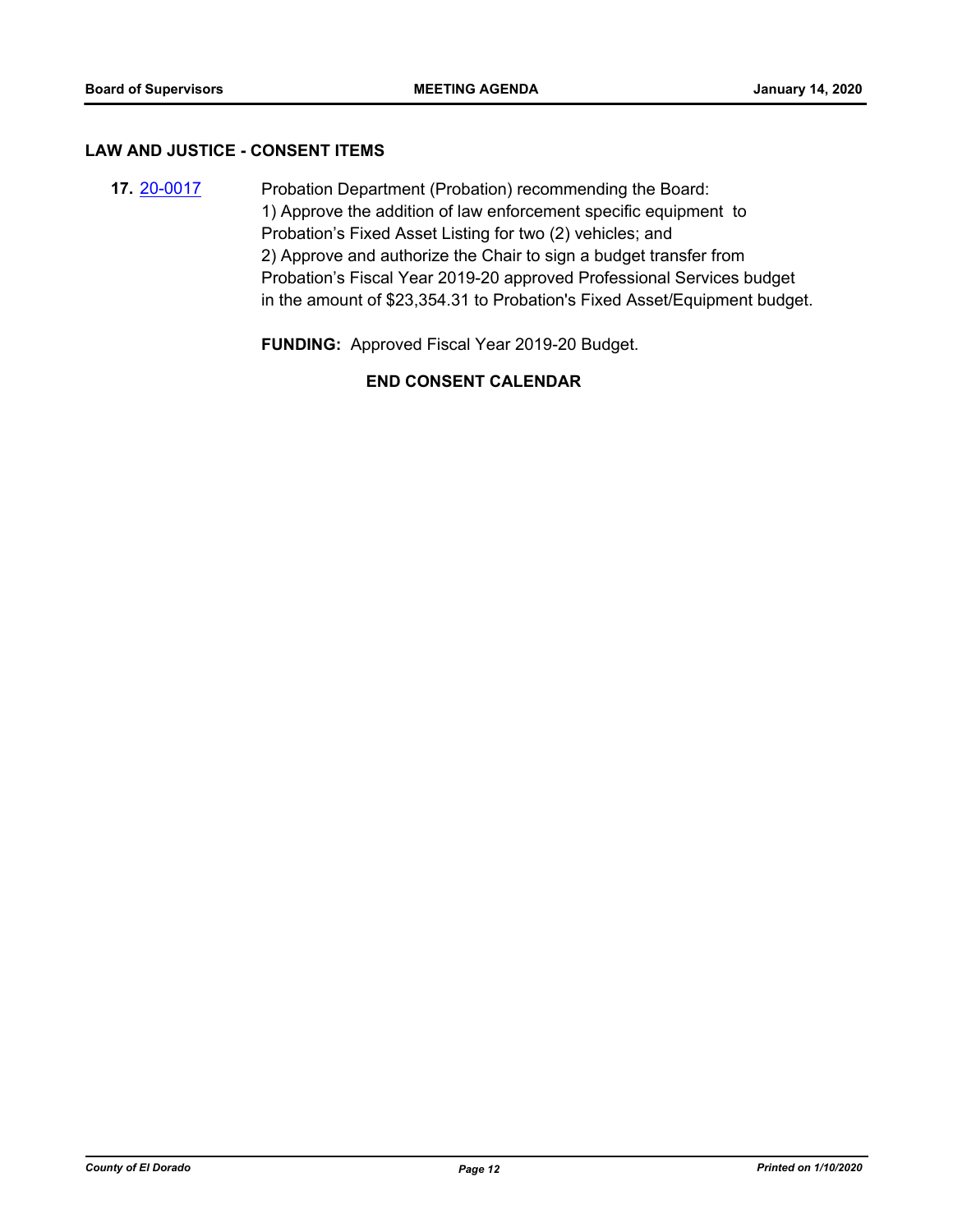## **DEPARTMENT MATTERS (Items in this category may be called at any time)**

| 18. 19-1774 | Department of Transportation recommending the Board:<br>1) Make a determination that a complete facility replacement for the<br>maintenance garage located at 1121 Shakori Road, South Lake Tahoe,<br>CA is more economical than a retro-fit; and<br>2) Provide direction on funding options of approximately \$2,500,000 to<br>complete the project. (Est. Time: 20 Min.)                                                                                                                |
|-------------|-------------------------------------------------------------------------------------------------------------------------------------------------------------------------------------------------------------------------------------------------------------------------------------------------------------------------------------------------------------------------------------------------------------------------------------------------------------------------------------------|
|             | <b>FUNDING:</b> General Fund or Road Fund.                                                                                                                                                                                                                                                                                                                                                                                                                                                |
| 19. 20-0016 | Human Resources recommending the Board approve and authorize the<br>Chair to sign Resolution 006-2020 to comply with:<br>a) The California Public Employees' Retirement System reporting<br>requirements;<br>b) Government Code sections 20636 and 7522.34(a); and<br>c) California Code of Regulations 570.5 by adopting the salary schedule<br>for the 2019 calendar year incorporating all changes previously approved<br>by the Board and made effective in 2019. (Est. Time: 5 Min.) |
|             | <b>FUNDING: N/A</b>                                                                                                                                                                                                                                                                                                                                                                                                                                                                       |
| 20. 20-0024 | Chief Administrative Office recommending the Board consider and adopt<br>Resolution 007-2020 outlining the proposed terms for a new agreement<br>with the City of South Lake Tahoe for future use of the County's<br>approximate 41 acres within the City of South Lake Tahoe, and direct staff<br>to proceed with developing the agreement and lease for property. (Est.<br>Time: 30 Min.)                                                                                               |
|             | <b>FUNDING: N/A</b>                                                                                                                                                                                                                                                                                                                                                                                                                                                                       |
| 21. 20-0048 | Chief Administrative Office recommending the Board receive informational<br>presentations from the listed Departments as part of the preparation for the<br>Fiscal Year 2020-21 Budget development process:                                                                                                                                                                                                                                                                               |

1) Probation; and

2) Chief Administrative Office - Cemeteries, Airports, Parks. (Est. Time: 30 Min.)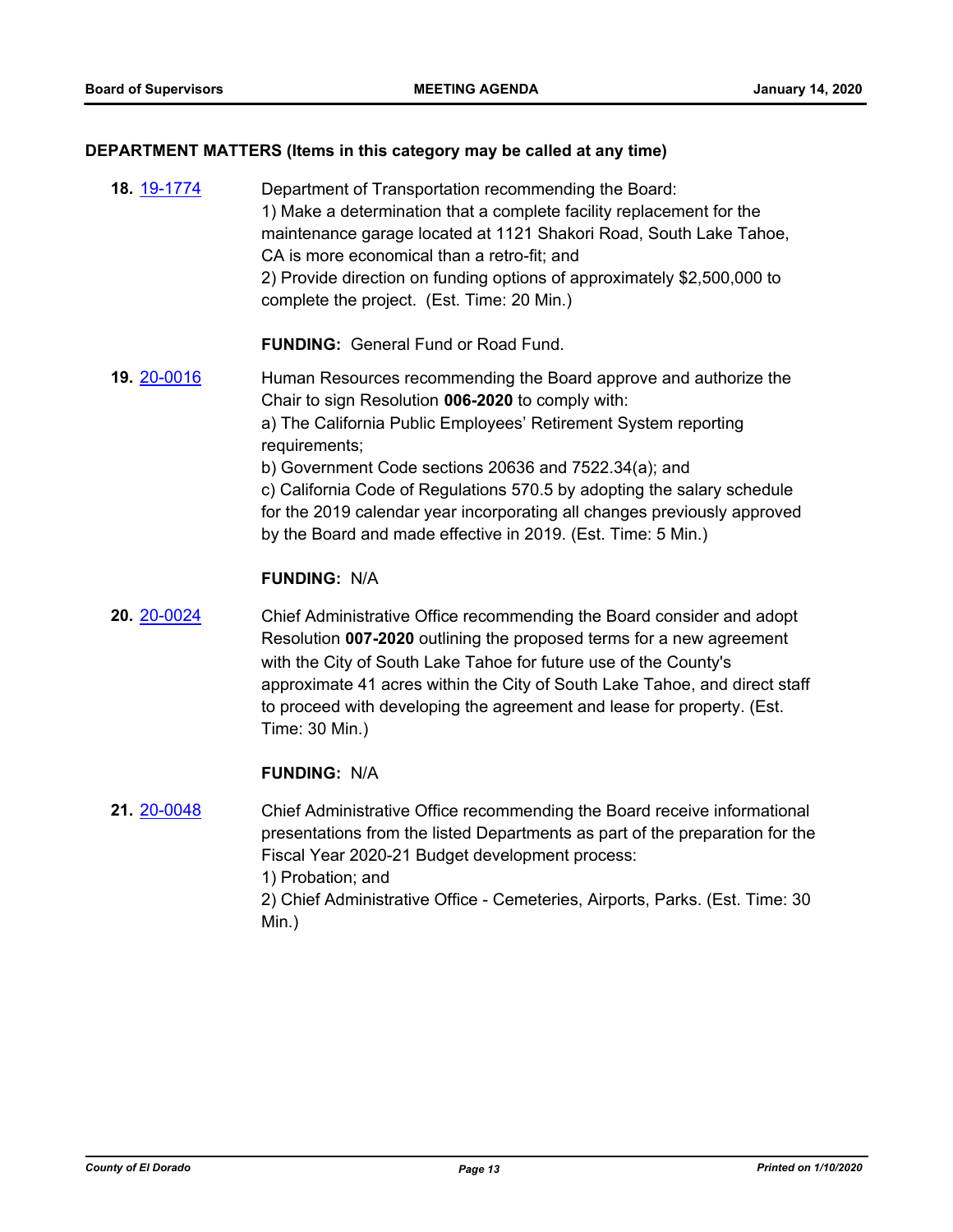#### **10:00 A.M. TIME ALLOCATION**

**22.** [20-0056](http://eldorado.legistar.com/gateway.aspx?m=l&id=/matter.aspx?key=27261) Supervisor Veerkamp recommending the Board authorize the Chair to sign a Proclamation in recognition of the retirement of James Whipple, CEO, Marshall Medical Center. (Est. Time: 10 Min.)

#### **11:00 A.M. TIME ALLOCATION**

**23.** [19-1757](http://eldorado.legistar.com/gateway.aspx?m=l&id=/matter.aspx?key=27081) Chief Administrative Office, Facilities Division, recommending the Board consider the following:

> 1) Approve the use of the Design-Build construction project delivery method for the New Placerville Juvenile Hall Facility Project; 2) Authorize the release of a Request for Proposal for Construction Bridging Documents for the Placerville Juvenile Hall; and 3) Authorize the Chief Administrative Officer to submit a request to the United States Department of Justice to repay a portion of the grant funds for the South Lake Tahoe Juvenile Treatment Facility to be directed toward the new Placerville Juvenile Hall Project. (Est. Time: 30 Min.) (Cont. 1/7/20, Item 28)

**FUNDING:** Senate Bill 81 Local Youthful Offender Rehabilitative Financing Program (\$9.6 million) and General Fund (\$5.9 million).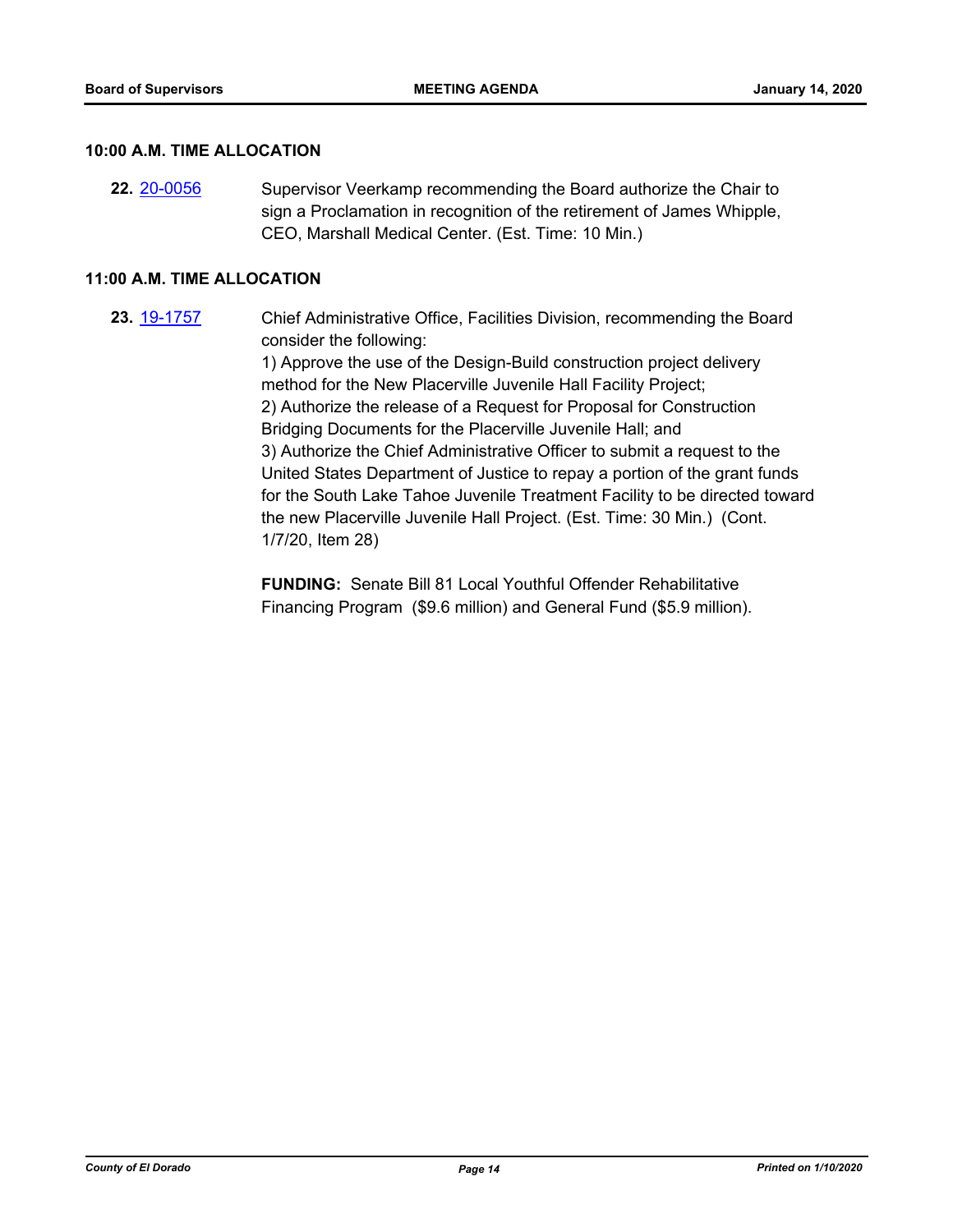#### **2:00 P.M. TIME ALLOCATION**

**24.** [19-1826](http://eldorado.legistar.com/gateway.aspx?m=l&id=/matter.aspx?key=27150) HEARING - Planning and Building Department recommending the Board approve and authorize the Chair to sign the following: 1) Resolution **005-2020** entitled "Planning and Building Department Fee Schedule and Policies and Procedures," thereby rescinding prior Resolution **186-2019** adopted by the Board on October 22, 2019 (Legistar Item 19-0663), and provide direction to staff on which of the following Appeal Fee options the Board would like to adopt: a) Option A (staff recommendation): set the Appeal fee at \$943 based on the analysis presented in Attachment D and convert the base application to T&M to recover any costs associated with the Appeal beyond the initial \$943 Appeal fee; b) Option B: set the Appeal fee at tiered amounts of \$943 for projects appealed to the Planning Commission and \$3,221 for projects appealed to the Board of Supervisors; c) Option C: set the Appeal fee at \$3,221 (the average cost of an Appeal based on the 2015 fee study); d) Option D: leave the Appeal fee at the current rate of \$239; or e) Option E: set the Appeal fee at an amount deemed appropriate by the Board. (Est. Time: 30 Min.)

**FUNDING:** Fees for Service.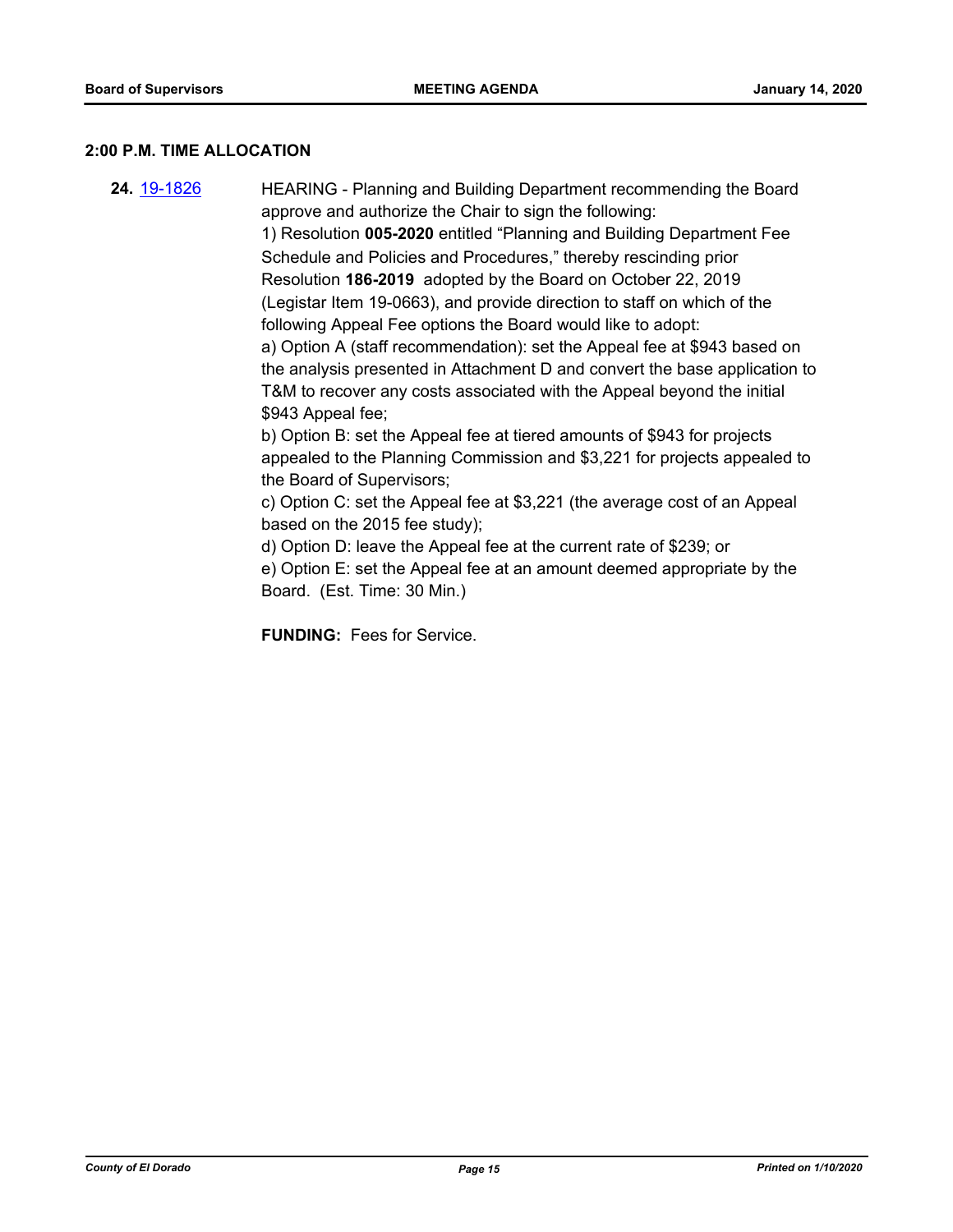**25.** [19-1768](http://eldorado.legistar.com/gateway.aspx?m=l&id=/matter.aspx?key=27092) HEARING - To consider the recommendation of the Planning Commission on the Vineyards at El Dorado Hills project to request a Rezone (Z16-0002), a Planned Development (PD16-0001), a Phased Tentative Subdivision Map (TM16-1528), and a Design Waiver on property identified by Assessor's Parcel Number 126-100-024, consisting of 114.03 acres, in the Rural Region in the El Dorado Hills area, submitted by Omni Financial, LLC; and the Planning Commission recommending the Board take the following actions: 1) Adopt Resolution **229-2019** certifying the Environmental Impact Report (Attachment C), subject to California Environmental Quality Act Findings and Statement of Overriding Considerations (Attachment D); 2) Adopt the Mitigation Monitoring Reporting Program (Attachment E) detailing the recommended Mitigation Measures in the Environmental Impact Report, in compliance with California Environmental Quality Act Guidelines Section 15097(a); 3) Approve Z16-0002 rezoning Assessor's Parcel Number 126-100-024 applying the Planned Development Combining Zone to the existing underlying zoning of Estate Residential, Five-acre resulting in the new zoning of Estate Residential, Five-acre-Planned Development based on the Findings (Attachment G) presented; 4) Approve Planned Development PD16-0001 establishing a Development Plan allowing the project to utilize density bonuses by clustering residential parcels and dedicating open space and allowing reduced setbacks of 20 foot front setbacks, 15 foot side setbacks and 30 foot rear setbacks for the project, based on the Findings (Attachment G) and subject to the Conditions of Approval (Attachment H) as presented; 5) Approve the Phased Tentative Subdivision Map TM16-1528 consisting of 42 residential lots ranging in size from 43,560 to 46,562 square feet, five open space lots, and one road lot, based on the Findings (Attachment G) and subject to the Mitigation Monitoring Reporting Program (Attachment E) and Conditions of Approval (Attachment H) as presented; 6) Approve the Design Waiver to reduce the standard 101C road width easement from 50 feet to 30 feet as the Findings (Attachment G) could be made; and 7) Adopt Ordinance **5117** for said Rezone. (Supervisorial District 4) (Est. Time: 45 Min.) (Cont. 12/17/19, Item 57)

#### **FUNDING:** N/A

**Applicant request this matter be Continued to February 25, 2020.**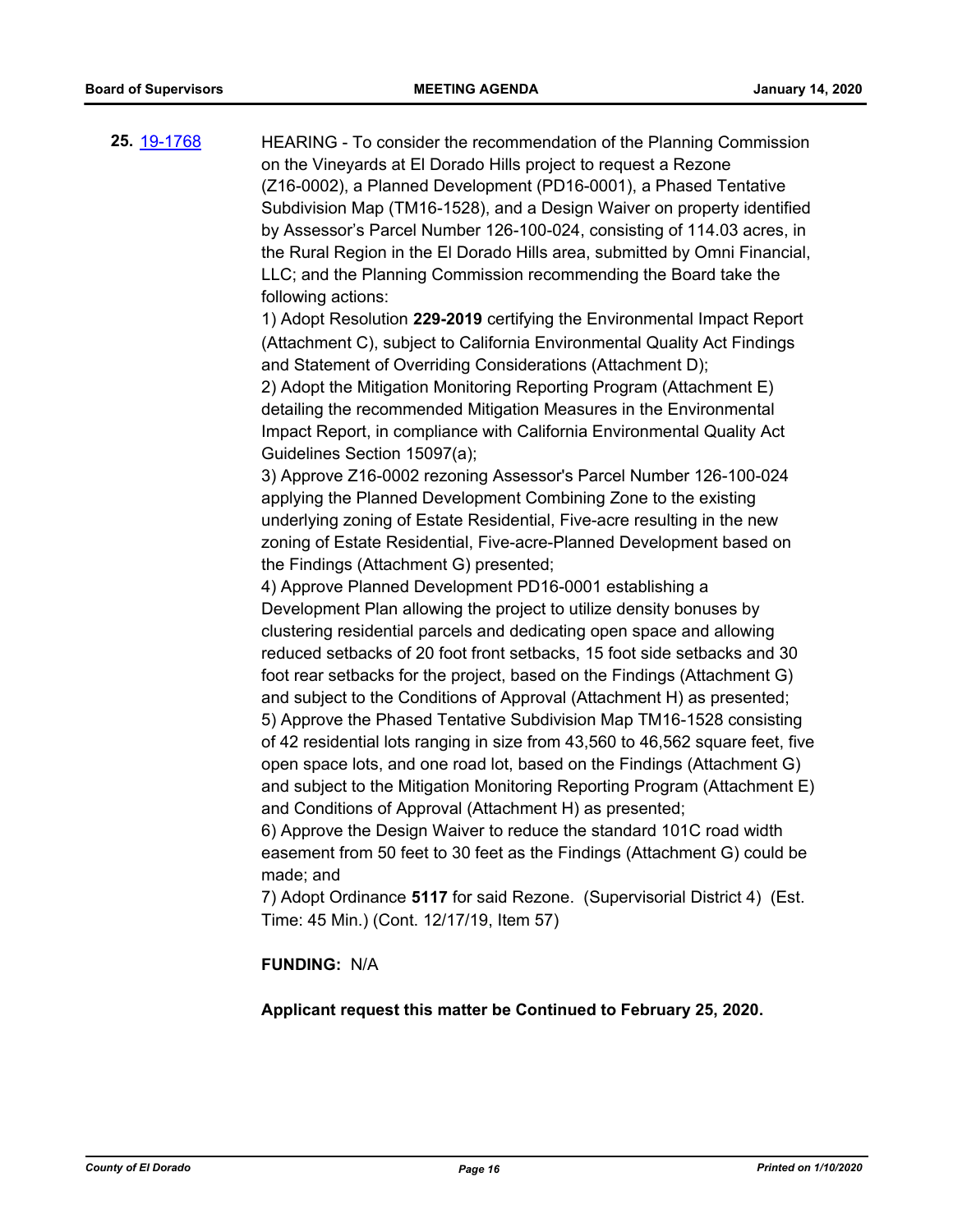#### **ITEMS TO/FROM SUPERVISORS**

**CAO UPDATE**

**ADJOURNMENT**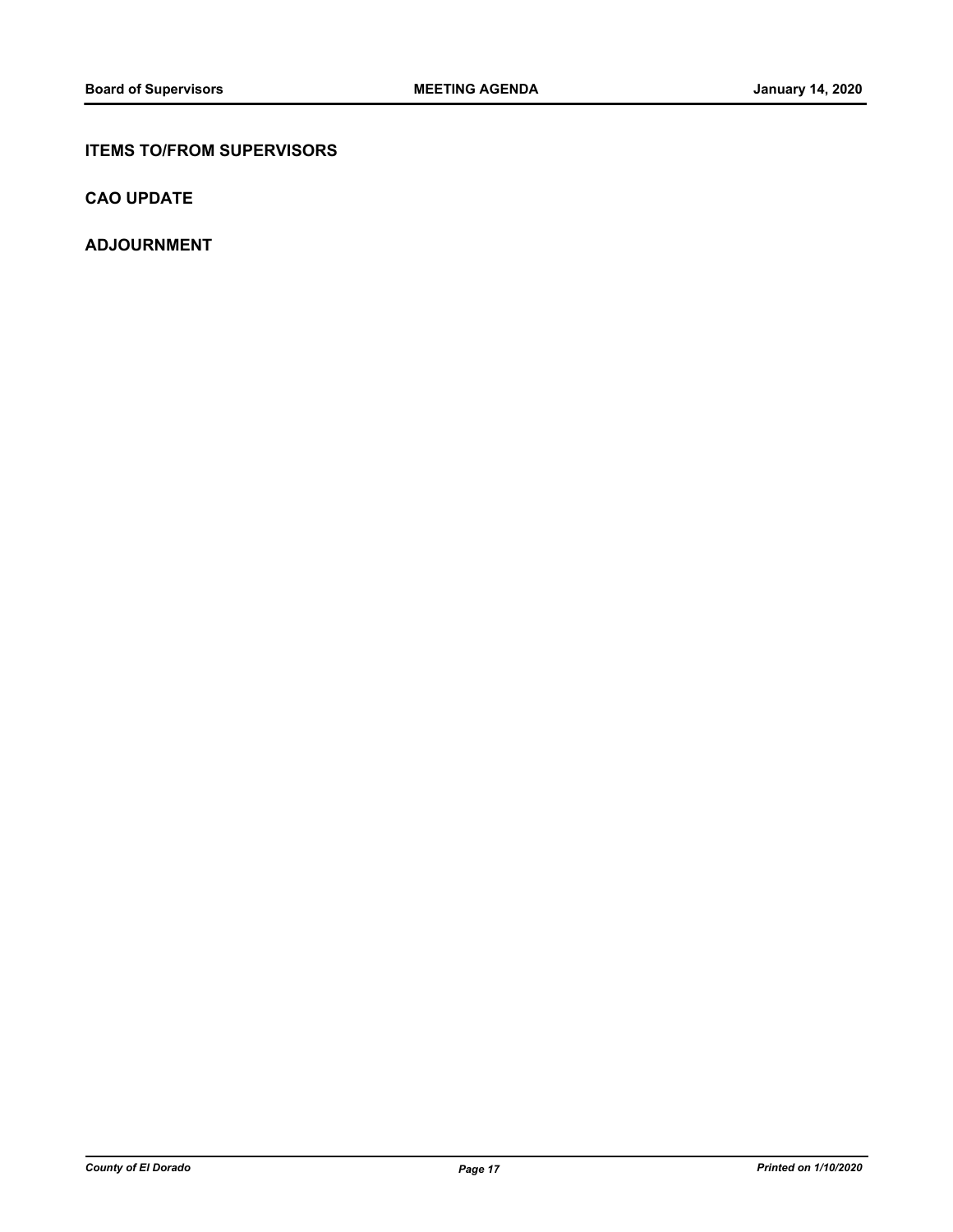#### **CLOSED SESSION**

- **26.** [19-1871](http://eldorado.legistar.com/gateway.aspx?m=l&id=/matter.aspx?key=27195) **Conference with Legal Counsel Significant Exposure to Litigation** pursuant to Government Code Section 54956.9(d)(2). Title: Planned Development PD18-0005/Tentative Subdivision Map TM18-1536/Serrano Village J7 (Assessor's Parcel Number 123-040-011), Number of potential cases: (1). (Est. Time: 15 Min.)
- **27.** [20-0068](http://eldorado.legistar.com/gateway.aspx?m=l&id=/matter.aspx?key=27273) **Pursuant to Government Code Section 54957.6 Conference with Labor Negotiator**: County Negotiator: Director of Human Resources and/or designee. Employee organizations: Operating Engineers Local No. 3 representing employees in the Trades & Crafts Bargaining Unit and El Dorado County Probation Officers Association (Est. Time: 10 Min.)